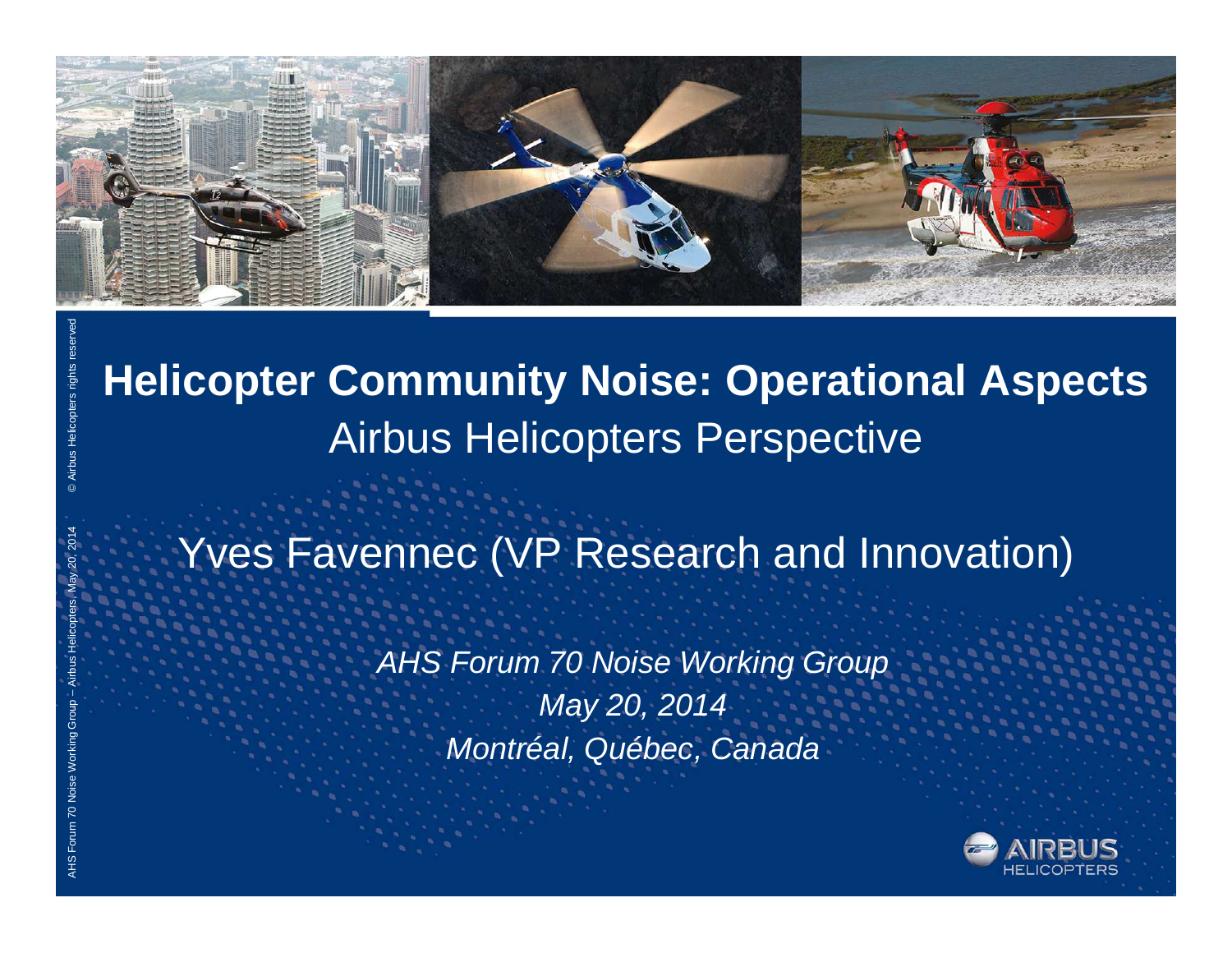

Tell people about it



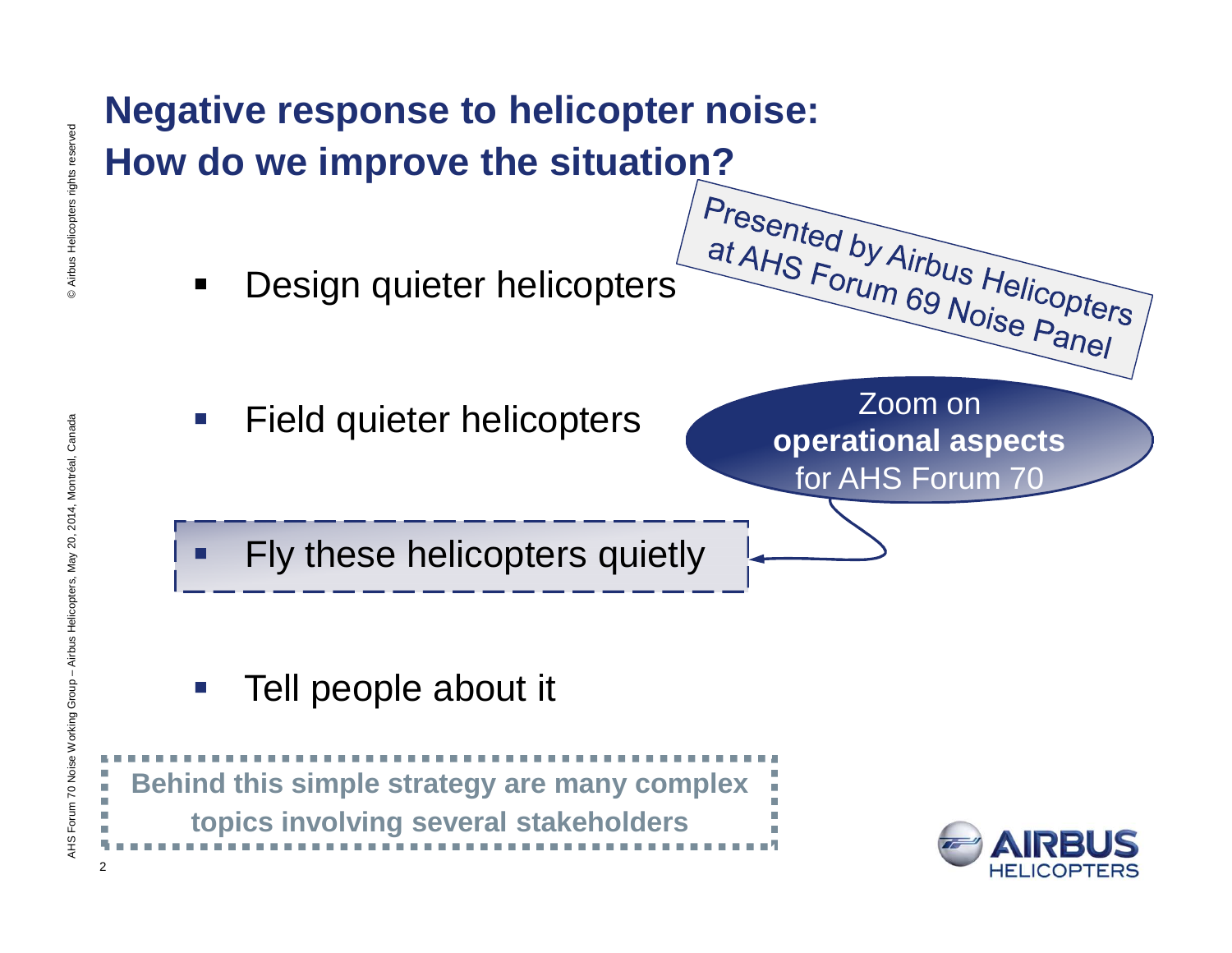## **Flying 'neighborly'**

## **Flying neighborly implies coordinated efforts from:**

- OEM's
- **Operators**
- Pilots and flight instructors
- Heliport / airport operators
- Procedure designers
- **Legislators**
- Land use planning authorities
- Community representatives

### **There are many levels of possible pilot guidance**

- 1. Generic **recommendations**, basic training, awareness
- 2. Aircraft specific **guidance**, such as recommended flyover height
- 3. Dedicated **routes or corridors**
- 4. Aircraft and site specific **noise abatement procedures**

Increasing **Complexity** 

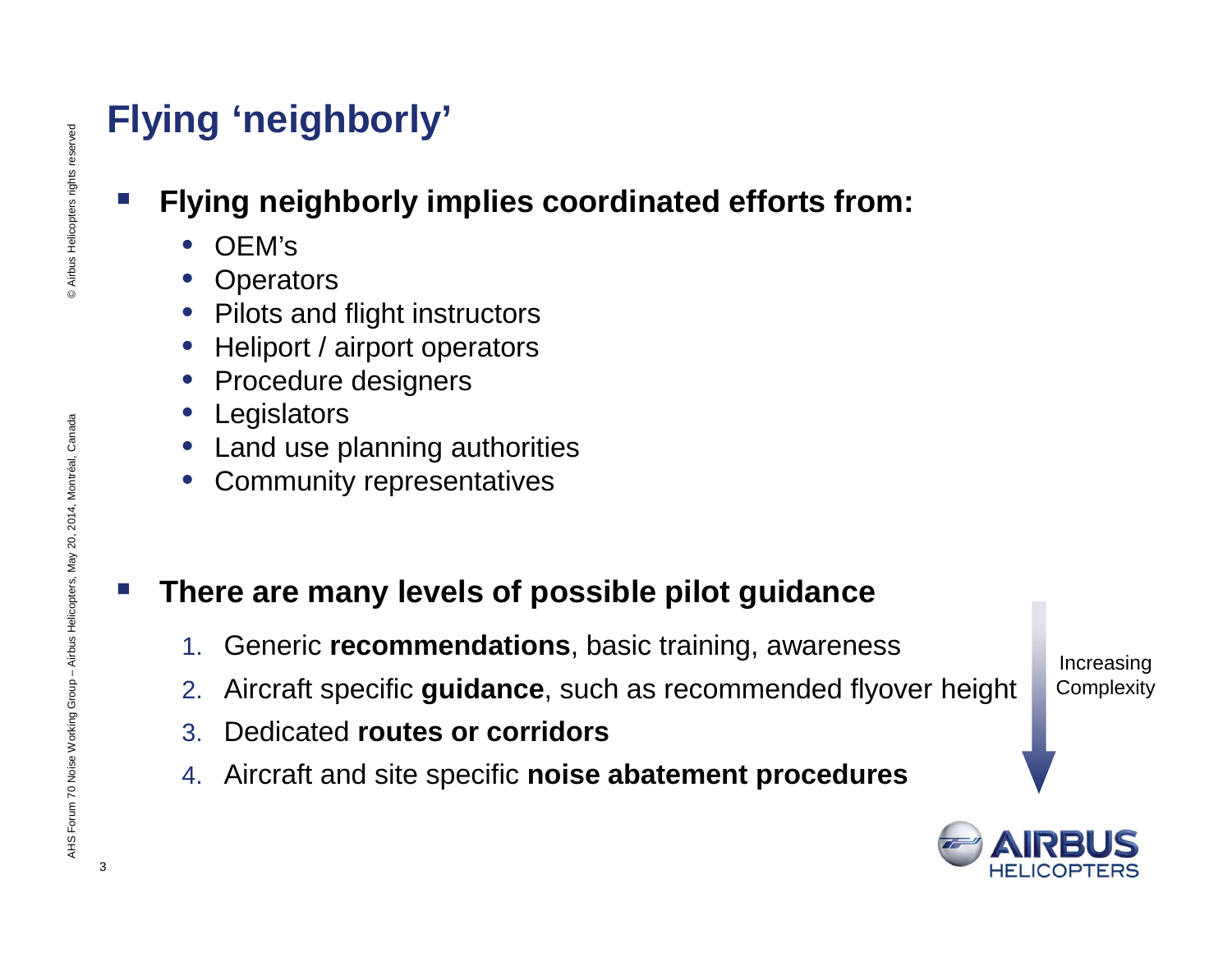## **1. Generic Recommendations, Basic Training, Awareness**

### **Information should be basic and generic to most aircraft**

- Common sense guidance can bring quick gains
	- Flying higher, avoiding sensitive areas, avoiding sharp maneuvers, etc
- Too detailed information could contradict operational requirements

### **Raising awareness in the pilot community is key**

- Simplified rotorcraft noise training increases engagement around this issue
- HAI noise abatement training CD is a good example, it should be further encouraged
- **Generic recommendations can be found in the HAI Fly Neighborly Guide, HAI website, and in some Flight Manuals**
	- The information should be reviewed on a regular basis
	- OEM's should harmonize the content and ensure consistency

**Need for harmonization between OEM's and HAI (+ AHS?)**

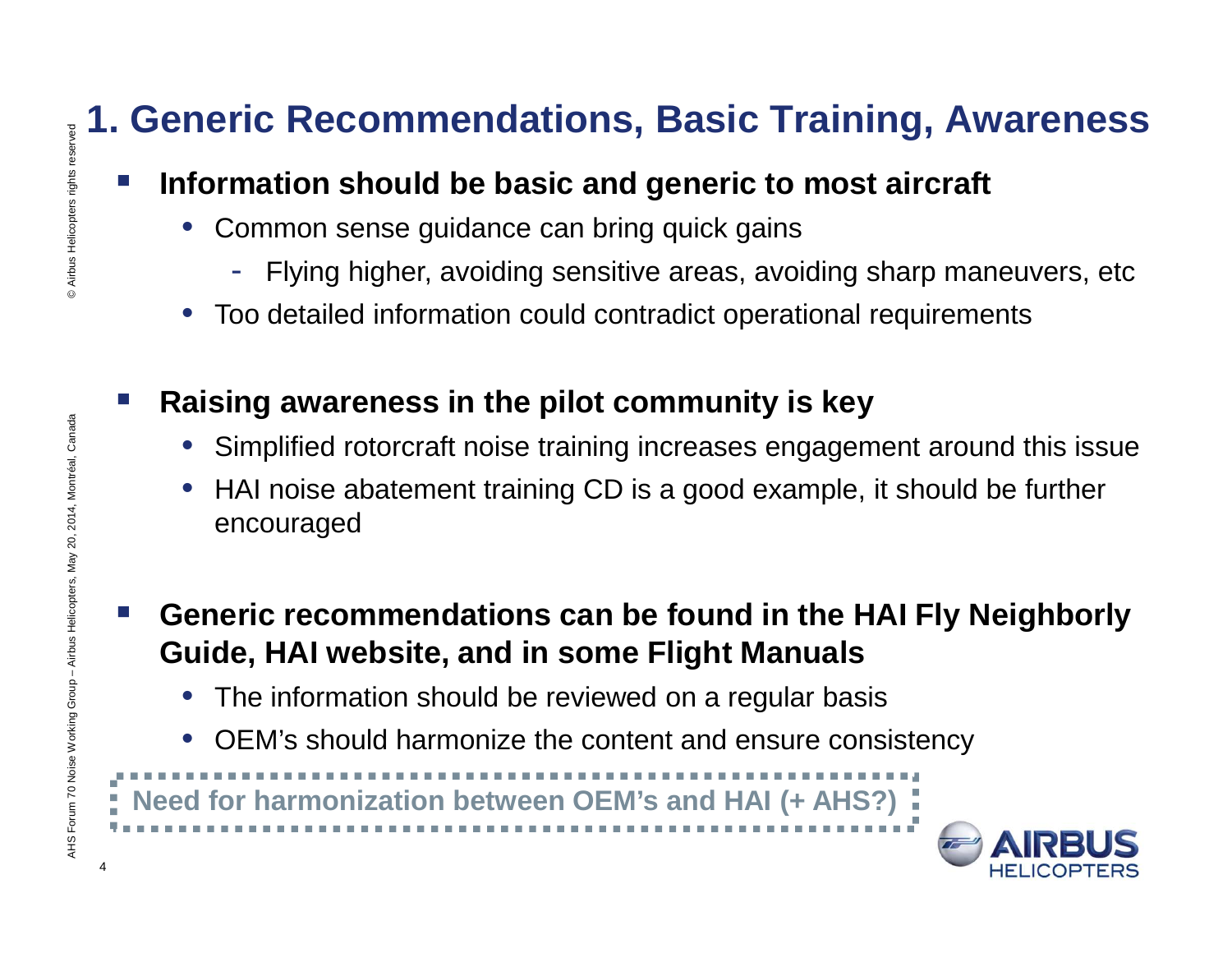## **2. Aircraft specific guidance**

### **Simple aircraft-specific guidance can be given for operations in sensitive areas**

- Recommended height above ground, cruise speed, rate-of-descent, etc
- For recommended height, an agreed metric & threshold should be defined
	- This could be based on the Sound Efficiency Rating developed within the AHS *ad hoc* noise working group in 2010-2011 (see next slide)

## **This specific height guidance will 'reward' quiet helicopters**

• Today's 'Fly Higher' recommendation is valid, but it doesn't encourage OEM's to reduce noise by design since it is based on weight alone

**Need for harmonization between OEM's and HAI (+ AHS?)**



5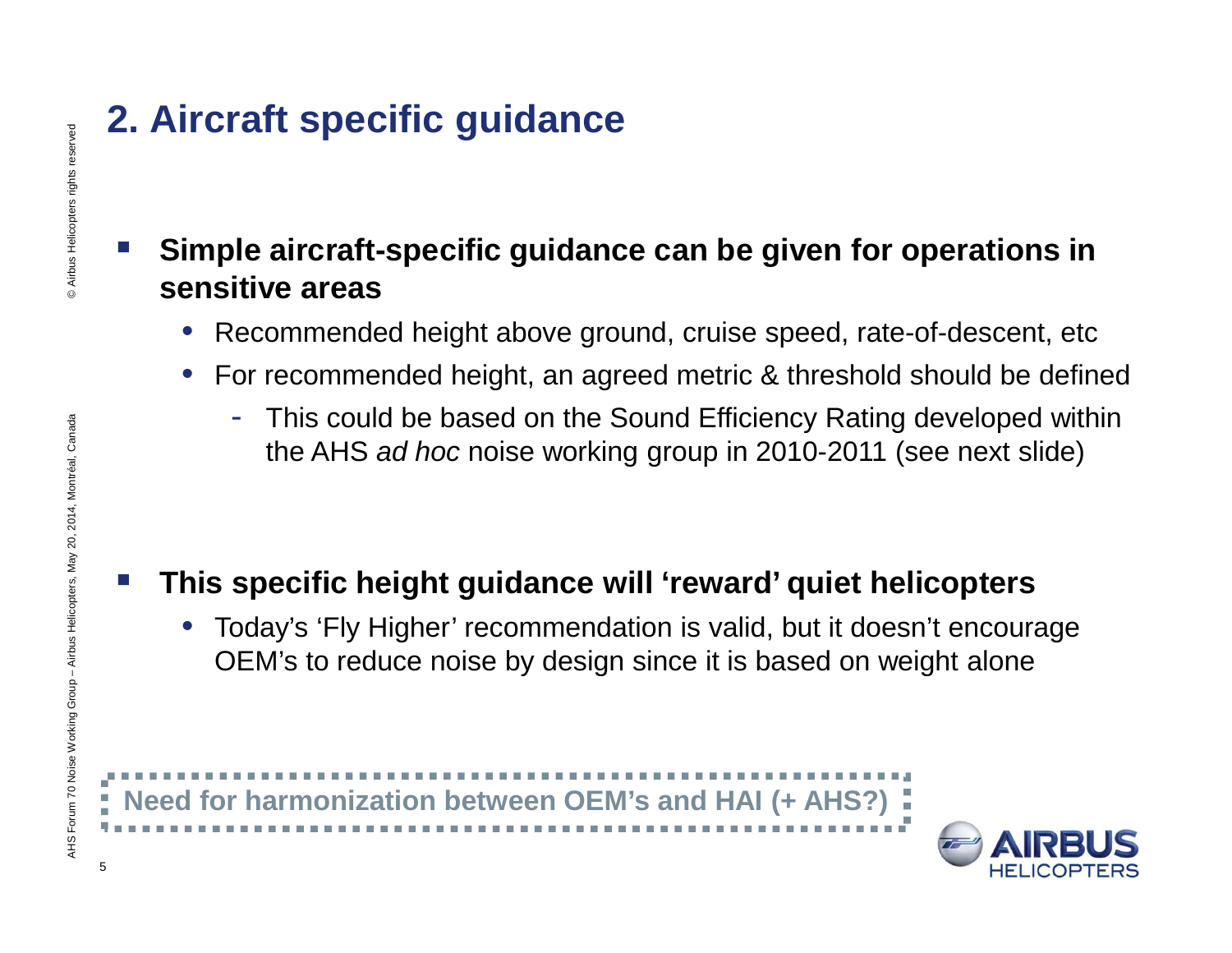## **2. Aircraft specific guidance – Sound Efficiency Rating (SER)**

### **Initial Airbus Helicopters proposal**

- Simplified presentation, based on familiar scales
- Use only certified data
- Scale should be challenging (margin for improvement)

#### **AHS working group created based on AH proposal**

- Multiple meetings held with main stakeholders
- Revised rating scale proposed by the Working Group
- Working Group stopped before final recommendations
- Airbus Helicopters acknowledged the work of the AHS group and modified its rating scale

| >28.0 | A+      |                          |
|-------|---------|--------------------------|
| 27.0  | A       |                          |
| 26.0  |         | Cumulative               |
| 25.0  |         | certification            |
| 24.0  |         |                          |
| 23.0  |         | margins                  |
| 22.0  | $B+$    |                          |
| 21.0  |         |                          |
| 20.0  |         |                          |
| 19.0  |         |                          |
| 18.0  | в       |                          |
| 17.0  |         |                          |
| 16.0  |         |                          |
| 15.0  |         |                          |
| 14.0  | $c_{+}$ |                          |
| 13.0  |         |                          |
| 12.0  |         |                          |
| 11.0  |         |                          |
| 10.0  | Ć       |                          |
| 9.0   |         | <b>Post-2002 ICAO</b>    |
| 8.0   |         | $\llbracket$ regulations |
| 7.0   |         |                          |
| 6.0   | D+      |                          |
| 5.0   |         |                          |
| 4.0   |         |                          |
| 3.0   |         |                          |
| 2.0   | D       |                          |
| 1.0   |         | <b>Pre-2002 ICAO</b>     |
| 0.0   |         | $\llbracket$ regulations |

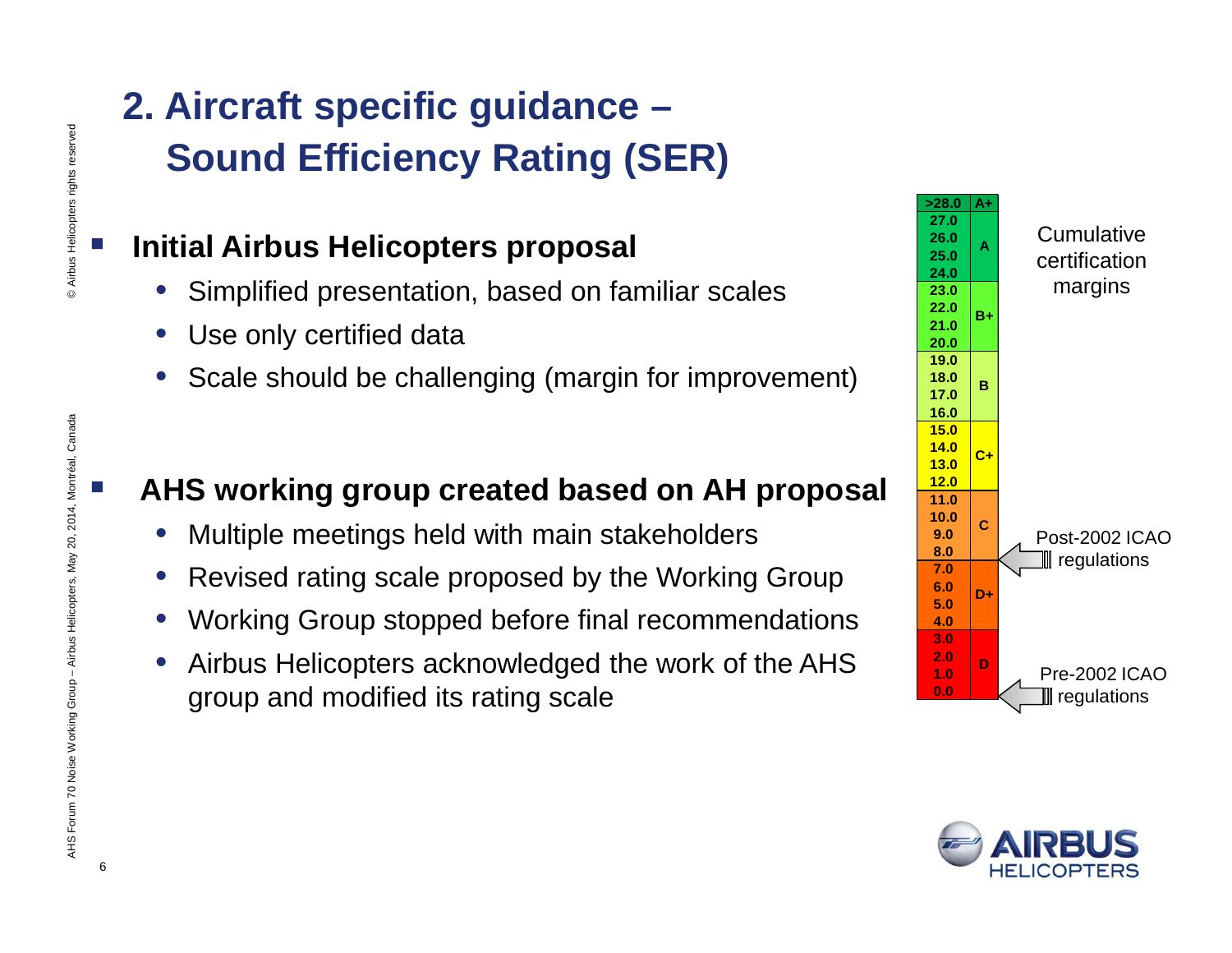## **3. Dedicated routes or corridors**

### **Avoiding overflight of noise sensitive areas has been shown to reduce complaints**

- Demographic data and a 'complaint log' can be used to determine routes
- Requires trial-and-error studies, and significant commitment from operators
- These routes should be discussed with local legislators and communities, and be reviewed on a regular basis
- Multiple routes can be defined an used alternatively to limit the repetition
- Simplified on-site measurements can be used for communication purposes

## **OEM's and operators should be proactive in defining these routes**

- Good knowledge of rotorcraft noise generation and propagation is required
- This could help to preempt imposed corridors





7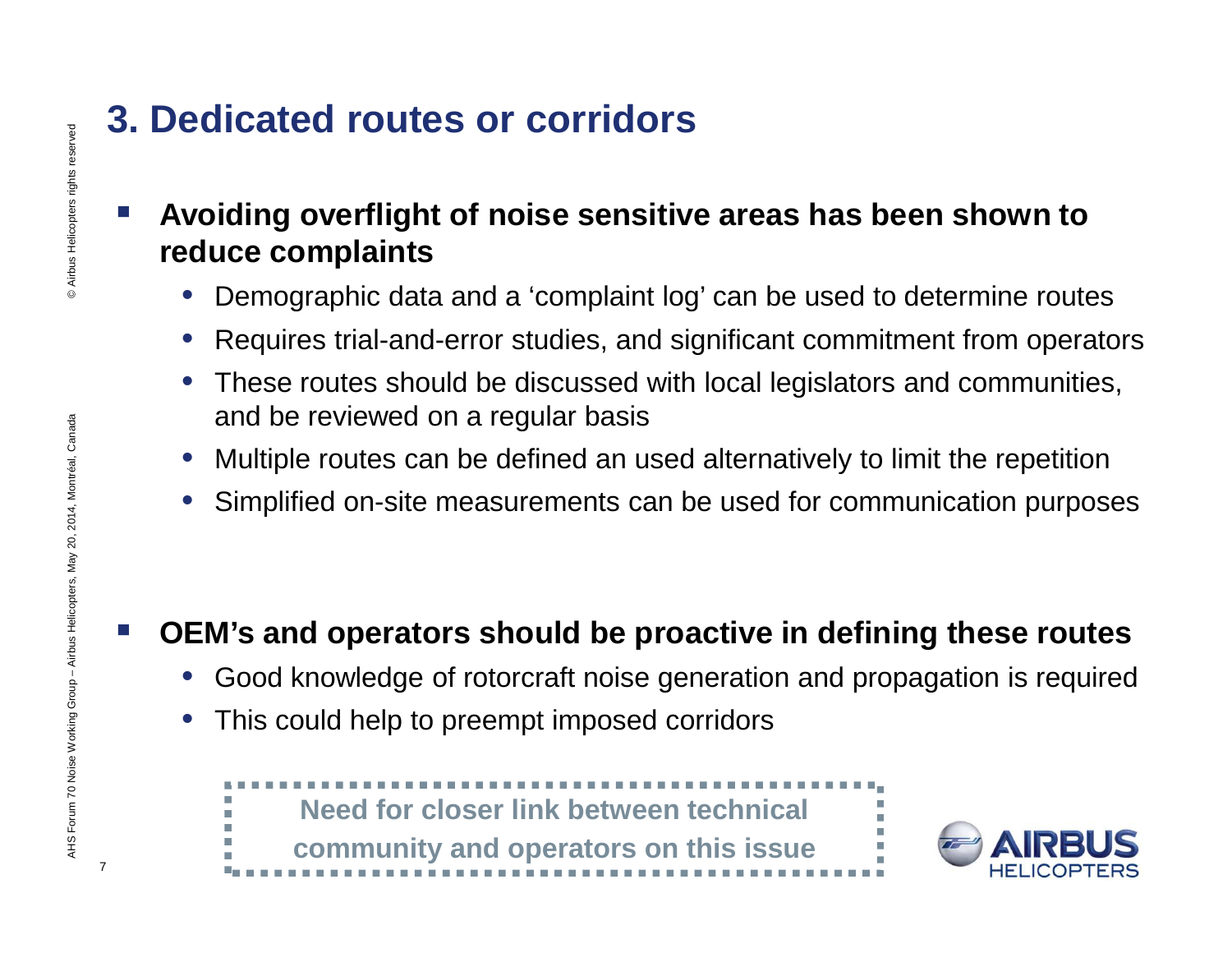## **4. Aircraft and site specific noise abatement procedures**

## **Highest level of complexity**

- Most applicable to reduction of noise in approach phase
- Must take into account environmental constraints (demography, winds, etc)
- Ideally should take into account the noise characteristics of specific h/c
- Noise objectives should be carefully defined (targeted metric and level)
	- Need to better understand what drives annoyance
- Procedures must be safe, repeatable, robust to environmental conditions
- Complex noise abatement procedures work well in research environment, but are not yet mature enough to be deployed operationally
- **OEM's, technical community, operators, local legislators, and communities should work together**
	- Population density and Land Use Planning are key factors
	- Resulting procedure is a complex trade-off between stakeholders
	- OEMs should support operators (training, piloting aid, on-site expertise)

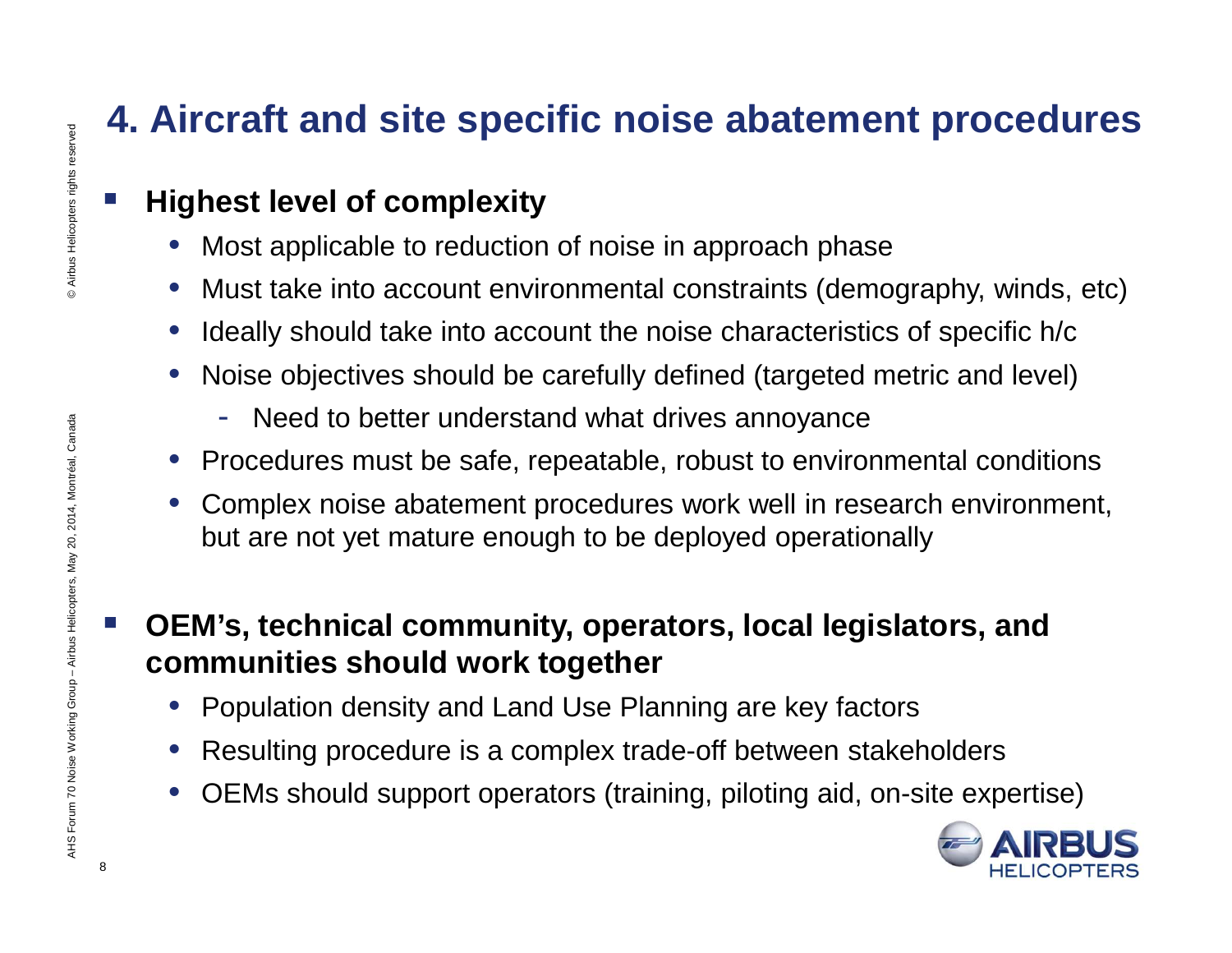## **4. Aircraft and site specific noise abatement procedures - Airbus Helicopters innovations**

- **Airbus Helicopters has invested heavily on noise abatement:**
	- 3 key projects:
		- **FRIENDCOPTER**
			- **VFR** procedures
			- Noise exposure tool HELENA
			- Measurement means



- **OPTIMAL**
	- Steep SNI approaches with SBAS/GBAS guidance in real environment



#### - **CLEAN SKY**

- Automated IFR optimized approaches in real environment
- Validation through dedicated flight tests

(See F. Guntzer presentation in Acoustics II session, Wed. afternoon)



VFR: Visual Flight Rules IFR: Instrument Flight Rules SNI: Simultaneous Non-Interfering S/GBAS: Satellite/Ground Based Augmentation System